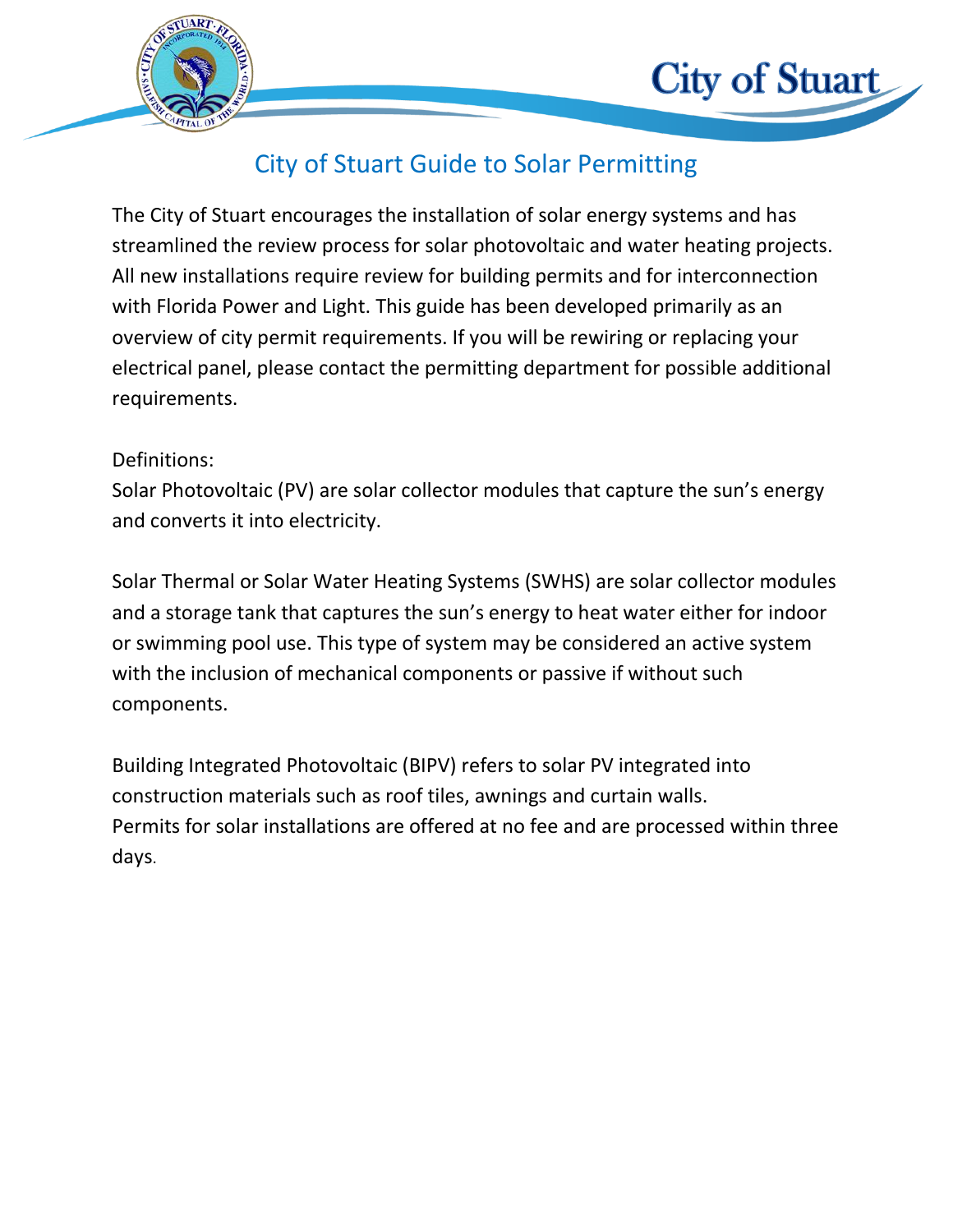## **Submission Checklist for Residential Photovoltaic Installations**

## **General Requirements:**

1. A scaled, dimensioned Site Plan. The Site Plan must show all property line dimensions and the dimensions and locations of all structures on the parcel. Show the location of all electric service and PV equipment; meter(s), inverter(s), AC & DC disconnects, etc. whether they are new or existing. Include a project data section which states the address of the project and the contact information for the owner and contractor.

## **Structural Requirements:**

1. A Roof Framing Plan. Specify the size, grade and maximum spans of all roof framing members that will carry the weight of the PV arrays. Specify the roofing material and number of overlays, if applicable. Show the location of all arrays on this drawing.

2. Installation details and instructions. Attachment details for PV modules. Provide enough information to clearly verify the size, type, and spacing of all fasteners. Structural calculation (stamped and signed by a Florida licensed design professional) are required.

3. Show how waterproofing will be addressed.

## **Electrical Requirements:**

- 1. "Cut Sheets" for: PV modules. Inverters.
- 2. One-line diagram; please include:
	- Load calculations for arrays.
	- Wire types and sizes.
	- All associated equipment and disconnects whether they are new  $(N)$  or existing  $(E)$ .
	- Location, wire sizes, and details for all grounding methods.

3. When considering the location of disconnects, be sure to consider how any given piece of equipment can be replaced or serviced, without the hazard of "hot" conductors.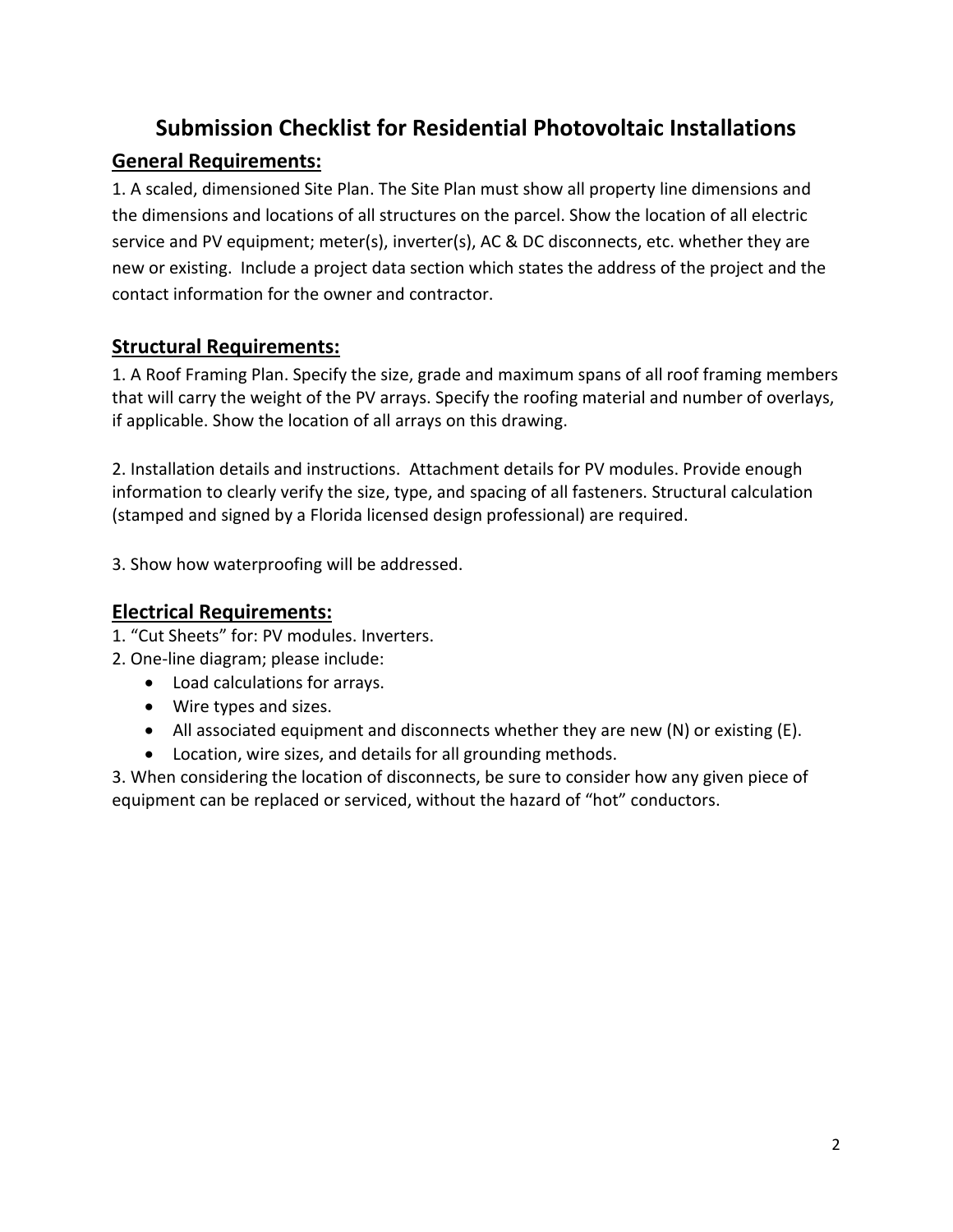# **Photovoltaic Inspection Guidelines Residential Interactive Systems**

#### **In General:**

- Per 2014 NEC 690.4(C) the equipment and systems in 690.4(A) through (D) and all associated wiring and interconnections shall be installed only by Qualified Persons.
- Customer/Installer shall provide Approved Plans on site for inspector.
- Photovoltaic module number and location of installation must match Approved Site Plan.
- Customer/Installer shall provide access to all areas needed for inspection.
- On Roof, inspections shall be done by drone.
- In House If wiring in attic and/or garage area, the customer/installer shall ensure access to attic and/or garage.

## **On Roof:**

- Verify all structural supports are properly installed per listing and properly sealed.
- Verify all metallic raceways, J-boxes, supports and modules are properly grounded. Modules shall be grounded separately to allow removal of a single module and without disrupting the grounding of other modules by means of properly installed wires, lugs, screws, bolts or other listed methods.
- (Sheet Metal Screws are not allowed 250.8). 2014 NEC, Article 690.43
- Verify all exposed wiring is listed Sunlight Resistant. 2014 NEC, Article 690.31
- Verify all module interconnections connectors require a tool for opening. 2014 NEC, Article 690.33

## **DC Disconnect:**

- If DC wiring is run through the building, a DC Disconnect shall be installed prior to the conductors entering the building or the conductors shall be installed in metallic raceways, mc cable or metallic enclosures from the point of entrance to the DC Disconnect and all conduits and J-boxes shall be labeled "**PHOTOVOLTAIC POWER SOURCE".** 2014 NEC, Article 690.31(E)
- Verify proper and permanent labeling with the following information; "**PHOTOVOLTAIC DC DISCONNECT" and "WARNING ELECTRIC SHOCK HAZARD – DO NOT TOUCH TERMINALS – TERMINALS ON BOTH THE LINE AND LOAD SIDE MAY BE ENERGIZED IN THE OPEN POSITION**". 2014 NEC, Article 690.17. And for ungrounded systems, **"WARNING – ELECTRIC SHOCK HAZARD. THE DC CONDUCTORS OF THIS PHOTOVOLTAIC SYSTEM ARE UNGROUNDED AND MAY BE ENERGIZED"**. 2014 NEC 690.35(F).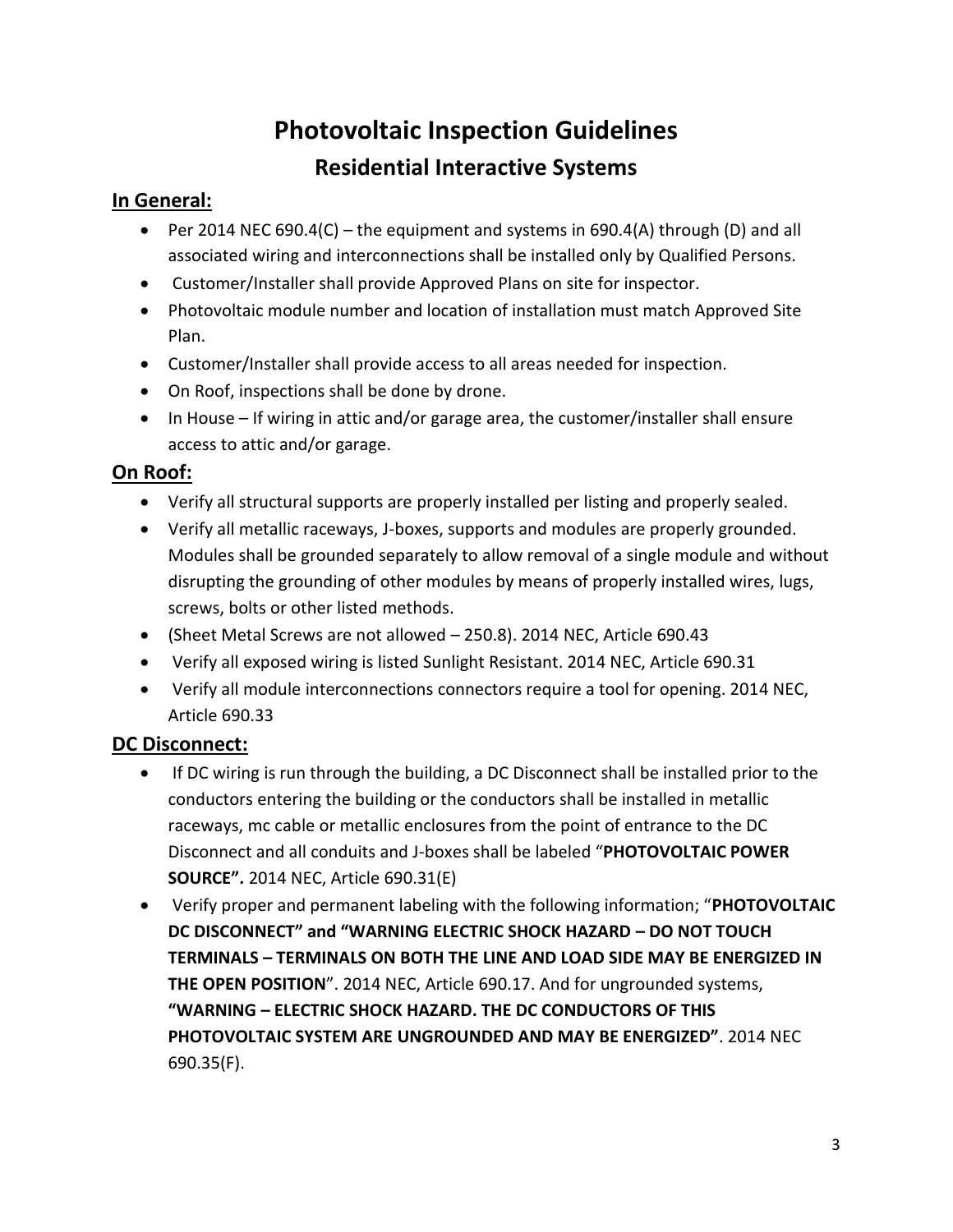- The DC disconnect shall also be properly and permanently labeled with the following Installed System Information:
	- (1) Rated Maximum Power-Point Current
	- (2) Rated Maximum Power-Point Voltage
	- (3) Maximum System Voltage & (4) Short Circuit Current. 2014 NEC, Article 690.53
- Note: Rooftop Micro-Inverter Systems have no DC Disconnect Switches. AC Disconnect shall be installed on the roof or at the Utility panel and be capable of being locked OFF. Installed System Information shall be installed on Utility Service Panel.

## **Grounding:**

- Photovoltaic systems shall be grounded per 2014 NEC, Article 690.41
- The Utility Service Panel shall have a grounding electrode system. 2014 NEC, Article 690.47(A)
- Both the DC system and the AC system shall have a copper grounding electrode conductor and both electrode conductors shall be solidly bonded to the Utility Service Panel electrode system as well as any new grounding electrodes. 2014 NEC, Article 690.47(B, C), sized per Article 250

## **AC Disconnect and Utility Panel:**

- The AC Disconnect shall be permanently identified with (1) Maximum AC Output, and (2) Operating AC Voltage. 2014 NEC, Article 690.54
- If DC Disconnect, Inverter, and/or AC Disconnect are not in the same location as the Utility Service Panel is located, a permanent Plaque shall be installed on the Utility Panel identifying the location(s) of the other equipment. 2014 NEC, Article 690.56
- Photovoltaic interconnection circuit breaker at the Utility Service Panel shall comply with 2014 NEC, Article 705.12

## **Testing**

- **•**  $\Box$  Energize system and check display for output (wait time could be up to 5 min).
- $\Box$  Once output observed, turn off AC power at PV interconnection circuit breaker and verify inverter output drops to 0 watts. 2014 NEC, Article 690.61

Note: Rooftop Micro-inverter Systems have LED lights to show conditions or a Voltage tester can be used at load terminals of the circuit breaker/disconnect at the service panel.